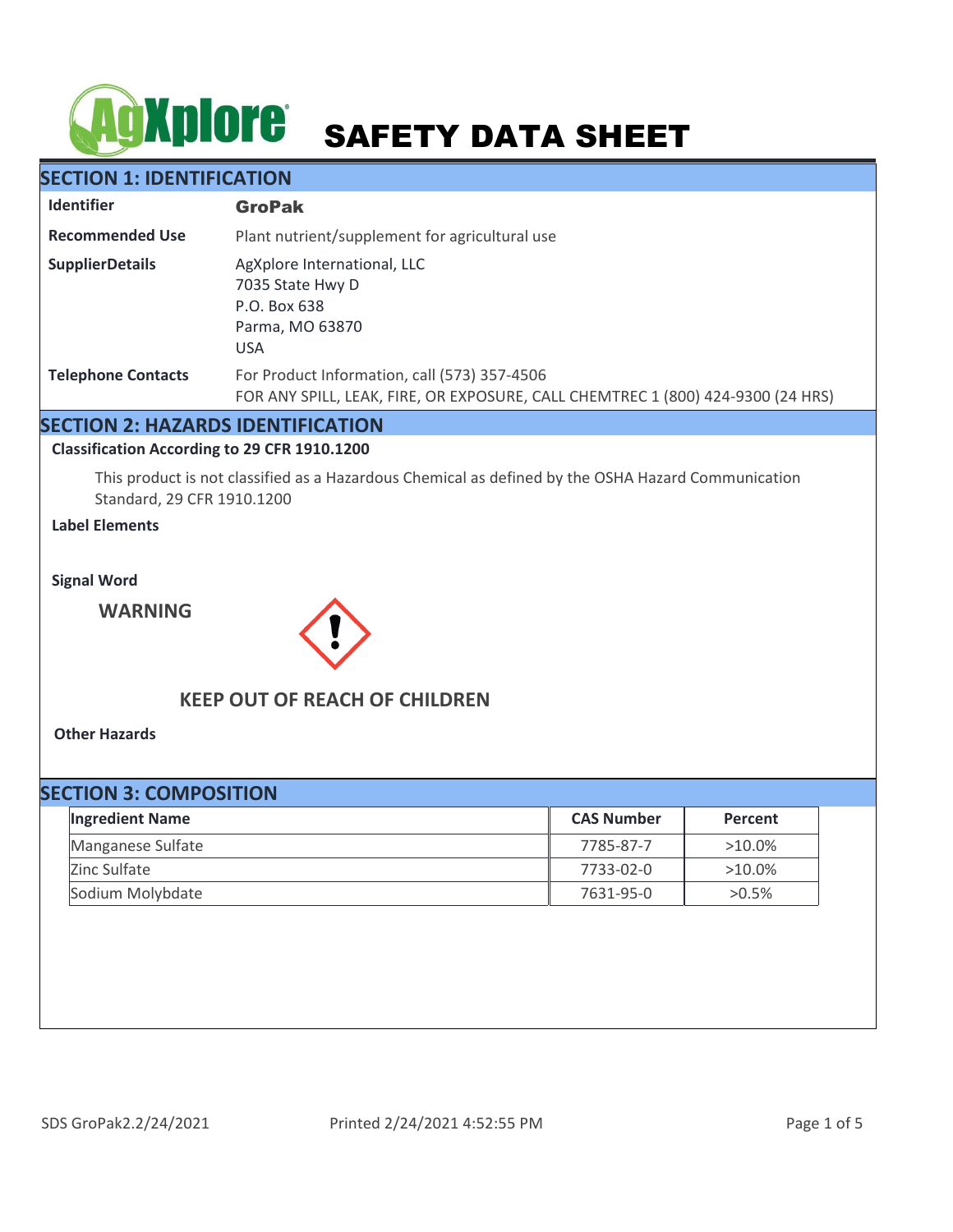## **SECTION 4: FIRST AID MEASURES**

#### **Description of First Aid Measures**

If symptoms occur, call a poison control center or doctor for treatment advice.

If in eyes: Hold eye open and rinse slowly and gently with water for 15-20 minutes. Remove contact lenses, if present, after the first 5 minutes, then continue rinsing eye.

If on skin: Take off contaminated clothing. Rinse skin immediately with plenty of water for 15-20 minutes. If swallowed: Call a poison control center or doctor immediately for advice. Have person sip a glass of water if able to swallow Do not induce vomiting unless told to do so by a poison control center or doctor. Do not give anything by mouth to an unconscious person.

If inhaled: Move person to fresh air. If person is not breathing, call 911 or an ambulance, then give artificial respiration, preferably by mouth-to-mouth, if possible.

#### **Most Important Symptoms and Effects Acute and Delayed**

#### **Immediate Medical Attention and Special Treatment**

Treat symptomatically. Have container with you when seeking medical advice.

Note to physician: No specific antidote. Treat symptomatically and according to the condition of the patient.

#### **SECTION 5: FIRE-FIGHTING MEASURES**

#### **Extinguishing Media**

Use water fog or fine spray, dry chemical fire extinguishers, carbon dioxide fire extinguishers, or foam. Do not use direct water stream, as this may spread the fire.

#### **Special Hazards Arising from the Substance or Mixture**

Avoid inhaling the fumes.

#### **Special Protective Equipment and Precautions for Firefighters**

Wear positive-pressure self-contained breathing apparatus (SCBA) and protective fire-fighting gear. If protective equipment is not available or is not used, fight fire from a protected location or safe distance. Consider the use of unmanned hold holders or monitor nozzles. Keep people away. Isolate the fire and deny unnecessary entry. Move container from fire area if this is possible without hazard. Immediately withdraw all peronnel from the area in case of rising sound from venting safety devices or discoloration of the container. Use water spray to cool fire exposed containers and fire affected zone until fire is out and the danger of reignition has passed.

## **SECTION 6: ACCIDENTAL RELEASE MEASURES**

#### **Personal Precautions Protective Equipment and Emergency Procedures**

Avoid inhalation of vapors, dusts, and spray mist. Avoid contact with skin and eyes. Spilled material may cause a slipping hazard. Use appropiate personal protective equipment (see section 8).

#### **Environmental Precautions**

Prevent further spillage if safe to do so. Prevent from entering into soil, ditches, sewers, waterways, and/or groundwater.

#### **Methods and Materials for Containment and Cleanup**

Contain spilled material if possible. Absorb with inert material and dispose of in accordance with applicable regulations. See additional information in Section 13 Disposal Considerations.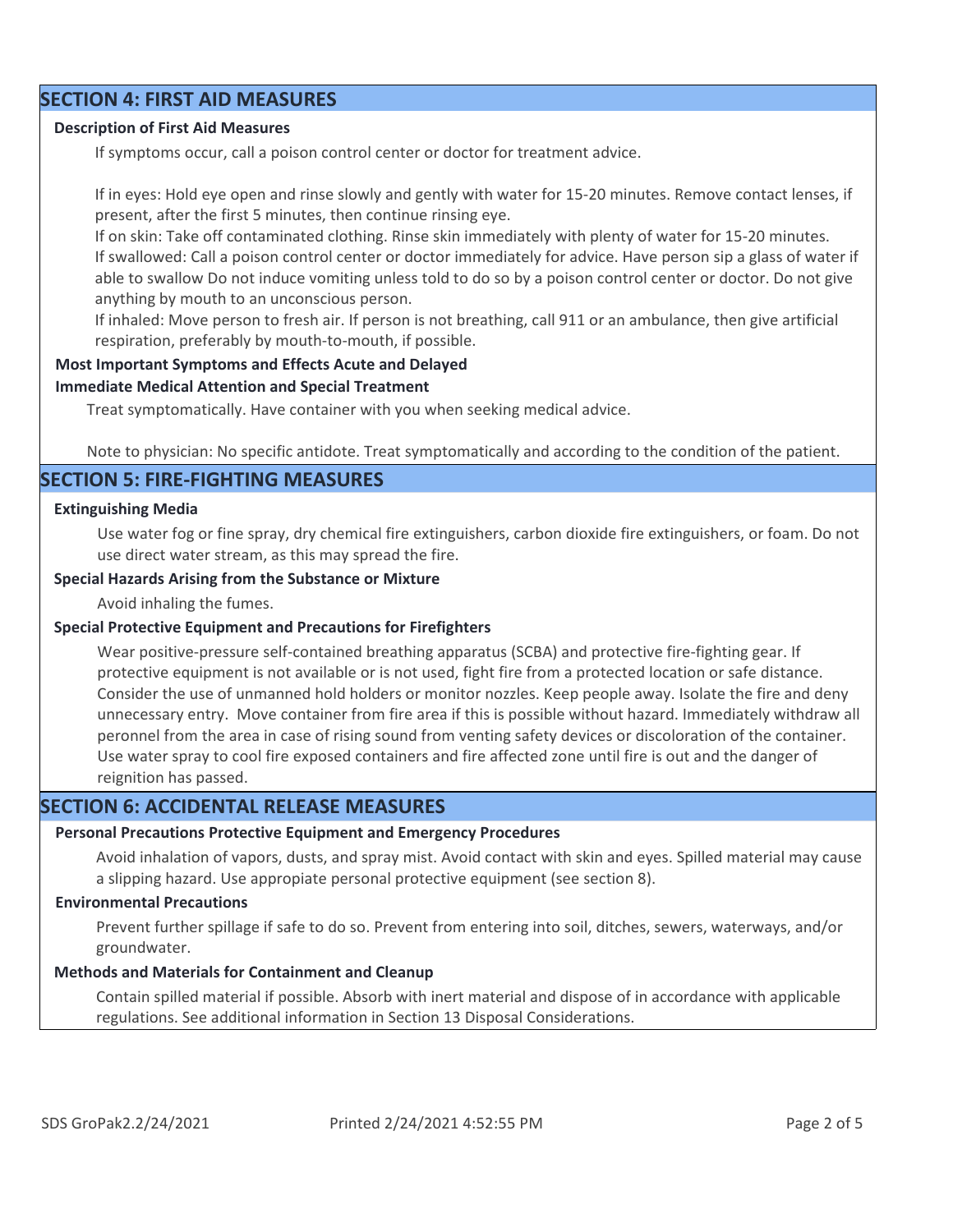## **SECTION 7: HANDLING AND STORAGE**

#### **Advice on Safe Handling**

Wear protective equipment. Avoid contact with eyes, skin, and clothing. Do not eat, drink, or smoke while handling this product. Ensure adequate ventilation. Avoid inhalation of dusts, vapors, or spray mist. Avoid prolonged exposure. Wash hands thoroughly after handling.

#### **Conditions for Safe Storage**

Store in original container. Do not freeze. Store away from direct sunlight or ultraviolet light. Store in a dry place. Do not reuse empty container. Do not allow water to be introduced into container. Do not contaminate water, food, or feed by storage or disposal.

## **SECTION 8: EXPOSURE CONTROLS/PERSONAL PROTECTION**

#### **Control Parameters**

No TLV/PEL listings for this mixture.

Appropriate engineering controls: Provide adequate ventilation. Provide eyewash station and safety shower.

#### **Exposure Controls**

Personal Protective Equipment: Wear splashproof goggles or shielded safety glasses, chemical-resistant gloves, long pants, long-sleeved shirt, shoes plus socks, and a chemical-resistant apron.

## **SECTION 9: PHYSICAL AND CHEMICAL PROPERTIES**

| <b>Physical State</b> | Powder                 | <b>Evaporation Rate</b>          | Not Established        |
|-----------------------|------------------------|----------------------------------|------------------------|
| Appearance/Color      | Clear/cloudy           | Specific Gravity (H2O = 1.0)     | N/A                    |
| Odor                  | Mild Odor              | Solubility in Water (by Weight)  | Dispersible            |
| <b>Odor Threshold</b> | No test data available | <b>Autoignition Temperature</b>  | No test data available |
| pH                    | N/A                    | <b>Decomposition Temperature</b> | No test data available |
| <b>Freezing Point</b> | 32 °F                  | <b>Viscosity</b>                 | Not available          |
| <b>Flash Point</b>    | Closed Cup 102 °C      | <b>Liquid Density</b>            | N/A                    |
| <b>Vapor Pressure</b> | No test data available |                                  |                        |

## **SECTION 10: STABILITY AND REACTIVITY**

#### **Reactivity**

Stable. No dangerous reaction potential known under normal conditions of use.

#### **Chemical Stability**

Stable under normal temperature and storage conditions.

#### **Possibility of Hazardous Reactions**

Stable under normal conditions.

#### **Conditions to Avoid**

Avoid exposure to strong oxidizers, strong bases, and strong acids. Avoid extreme heat, open flame, sparks, and other sources of ignition.

#### **Incompatible Materials**

Strong acids, strong bases, and strong oxidizers.

#### **Hazardous Decomposition Products**

Decomposition products depend upon temperature, air supply, and the presence of other materials. Decomposition products may include, but are not limited to: aldehydes, alcohols, esters, and organic acids.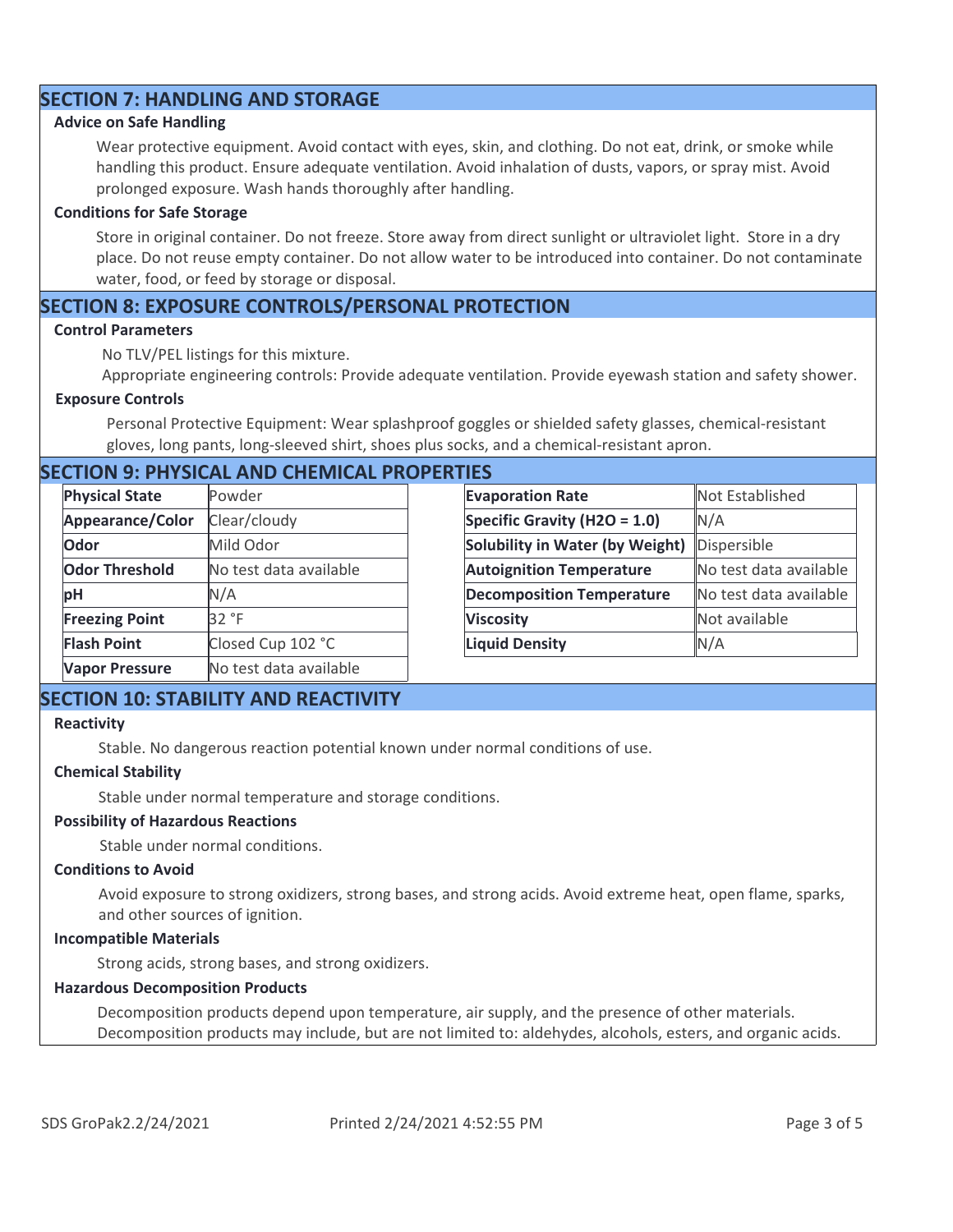## **SECTION 11: TOXICOLOGICAL INFORMATION**

#### **Information on Toxicological Effects**

ROUTES OF EXPOSURE Eye contact: May cause irritation. Skin contact: Can be absorbed, may cause irritation. Inhalation: Unknown. Ingestion: Unknown.

#### EXPOSURE SYMPTOMS

 Eye irritation: stinging, tearing, redness, swelling, and blurred vision. Skin irritation: Burning and skin damage. Allergic skin reaction:Redness and rash.

#### ACUTE AND CHRONIC EFFECTS

Contact may irritate or burn eyes. Components may be absorbed into the body through the skin. Prolonged inhalation may be harmful. Prolonged exposures may cause chronic effects.

ACUTE TOXICITY Oral: N/A Dermal: N/A Eye damage/eye irritation: May cause slight temporary eye irritation. Mist may cause eye irritation. Skin corrosion/irritation: N/A Carcinogenicity: N/A

## **SECTION 12: ECOLOGICAL INFORMATION**

#### **Ecotoxicity**

This product is not classified as environmentally hazardous.

Aquatic Acute Toxicity: EC50 Algae: N/A LC50 Crustacea: N/A LC50 Fish: N/A

#### **Persistence and Degradability**

Material is readily biodegradable.

#### **Bioaccumulative Potential**

No data available.

#### **Mobility in Soil**

No data available.

## **Other Adverse Effects**

No other known adverse effects.

## **SECTION 13: DISPOSAL CONSIDERATIONS**

## **Waste Treatment Methods**

Do not reuse empty container. Triple rinse, then offer for recycling or disposal in a sanitary landfill, or by other means in accordance with local, state, and federal regulations.

Dispose of waste materials at an approved waste disposal facility. Do not dump material in sewer or any body of water, or on the ground.